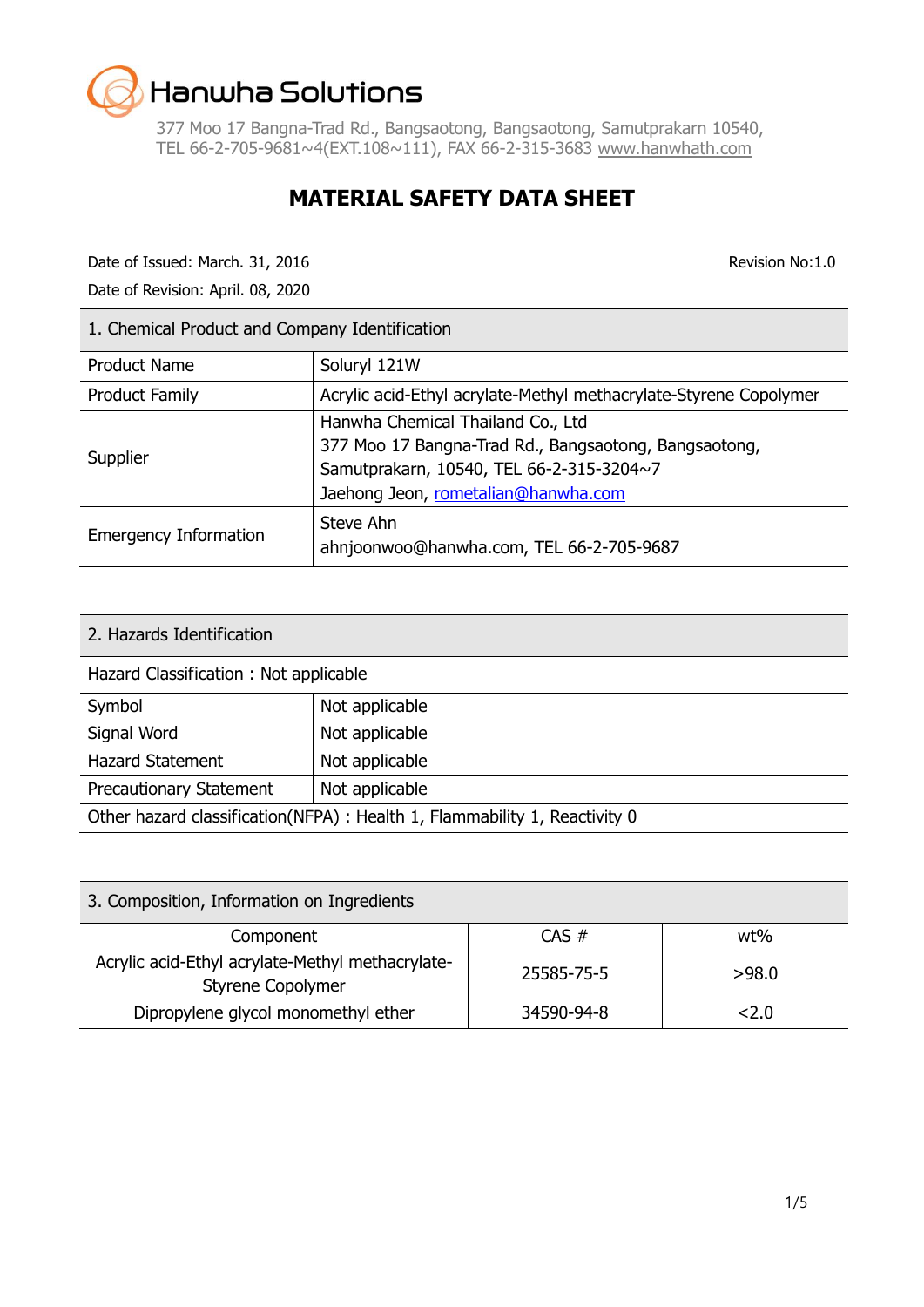377 Moo 17 Bangna-Trad Rd., Bangsaotong, Bangsaotong, Samutprakarn 10540, TEL 66-2-705-9681~4(EXT.108~111), FAX 66-2-315-3683 [www.hanwhath.com](http://www.hanwhath.com/)

### **MATERIAL SAFETY DATA SHEET**

#### 4. First Aid Measures

| Eye                | Immediately flush eyes with plenty of water for at least 15 minutes.         |
|--------------------|------------------------------------------------------------------------------|
|                    | Get medical attention if irritation develops or persists.                    |
|                    | Immediately wash skin with plenty of soap and water for at least 15 minutes. |
| <b>Skin</b>        | Get medical attention if irritation develops or persists.                    |
|                    | Wash contaminated clothing and shoes before reuse.                           |
| Ingestion          | Give $1 \sim 2$ glasses of water to drink and get medical attention.         |
| <b>Inhalation</b>  | Remove to fresh air. Get medical attention If a cough or other respiratory   |
|                    | irritation develop or persists.                                              |
| Notes to Physician | Not necessary                                                                |

| 5. Fire Fighting Measures      |                                                     |  |
|--------------------------------|-----------------------------------------------------|--|
| <b>Extinguishing Media</b>     | Dry powder, Carbon dioxide, Water spray             |  |
| Unsuitable Extinguishing Media | High pressure water jet                             |  |
| Decomposition Hazardous Gases  | Could be formed corrosive and irritant gases        |  |
| Fire Fighting Instruction      | Respirator, Wear self-contained breathing apparatus |  |

| 6. Accidental Release Measures   |                                                                              |
|----------------------------------|------------------------------------------------------------------------------|
| <b>Personal Precautions</b>      | Wear eye, skin and respiratory protection during cleaning                    |
| <b>Environmental Precautions</b> | Not necessary                                                                |
| Methods for Clearing             | Soak up material with absorbent and sweep into a chemical<br>waste container |

| 7. Handling and Storage |                                                                                                                                                                                                 |
|-------------------------|-------------------------------------------------------------------------------------------------------------------------------------------------------------------------------------------------|
| Handling                | Avoid breathing vapors and fumes. Prevent skin and eye contact. Use in a well<br>ventilated area and handling methods that minimize dust production. Avoid contact<br>with eyes, skin and cloth |
| Storage                 | Keep containers closed and upright to prevent leakage<br>Store in a cool, well ventilated area away from heat, sources of ignition, direct<br>sunlight. Keep from Children. Keep away freezing  |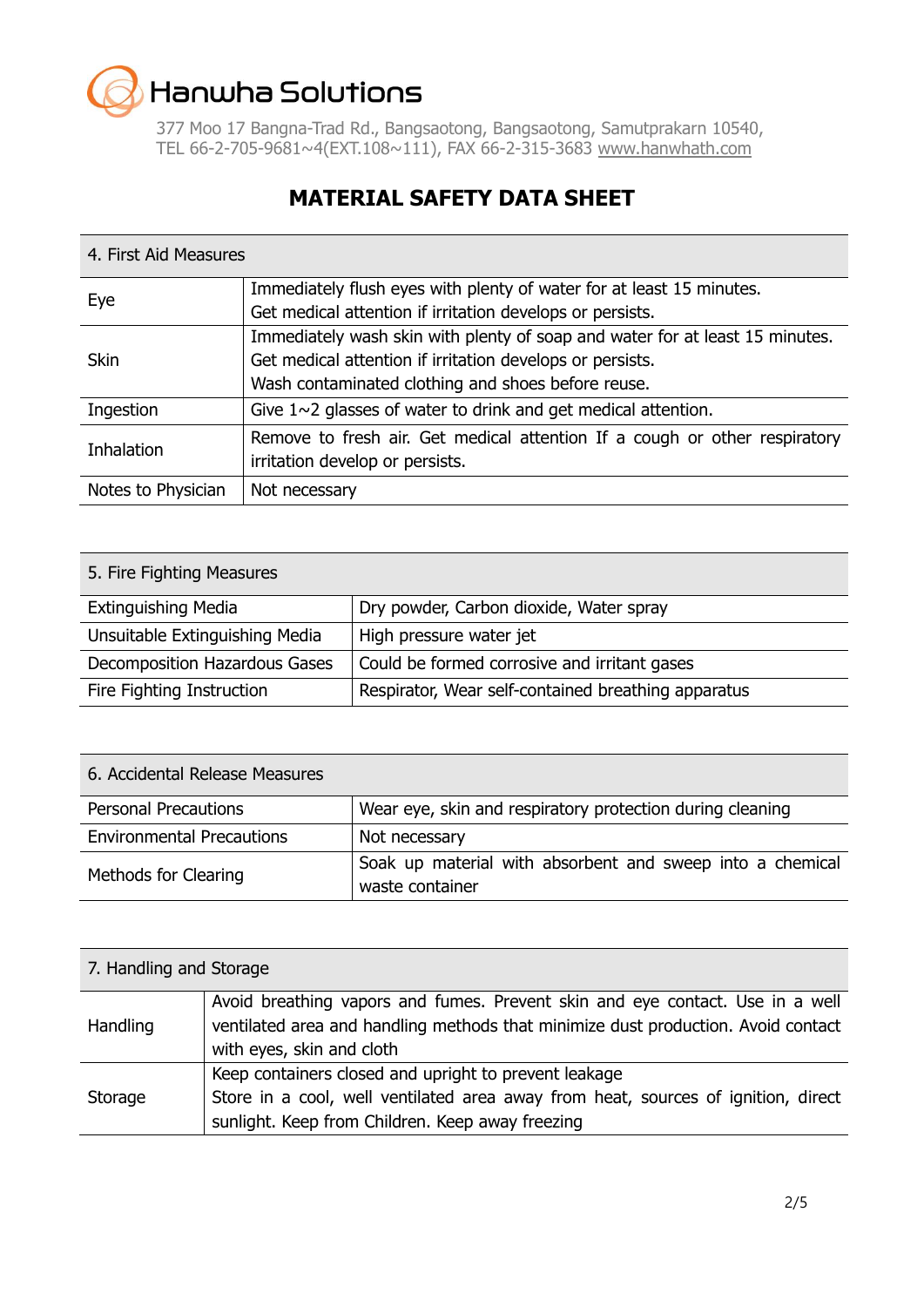377 Moo 17 Bangna-Trad Rd., Bangsaotong, Bangsaotong, Samutprakarn 10540, TEL 66-2-705-9681~4(EXT.108~111), FAX 66-2-315-3683 [www.hanwhath.com](http://www.hanwhath.com/)

### **MATERIAL SAFETY DATA SHEET**

| 8. Exposure Controls & Personal Protection |                                                                                                                                                       |  |
|--------------------------------------------|-------------------------------------------------------------------------------------------------------------------------------------------------------|--|
| <b>Exposure Limit</b>                      | Polymer/Emulsion, Not applicable                                                                                                                      |  |
| <b>Engineering Controls</b>                | Provide general clean air dilution or local exhaust ventilation in volume<br>and pattern to prevent air contaminant concentration build-up            |  |
| Protection                                 | Eye: Wear safety glasses<br>Skin: Wear appropriate protective gloves and apron<br>Respiratory: Avoid breathing vapors and fumes. If exposed to fumes, |  |
|                                            | wear an appropriate, properly fitted respirator                                                                                                       |  |

| 9. Physical & Chemical Properties |                                                      |  |
|-----------------------------------|------------------------------------------------------|--|
| Physical state                    | Solid Bead                                           |  |
| Color                             | Transparent, Clear                                   |  |
| Odor                              | Faint                                                |  |
| pH                                | Not applicable                                       |  |
| Melting Point(°C)                 | Not applicable                                       |  |
| Boiling Point(°C)                 | Not applicable                                       |  |
| Flash Point(°C)                   | Not applicable                                       |  |
| <b>Evaporation Rate</b>           | Not applicable                                       |  |
| Flammability                      | Not applicable                                       |  |
| <b>Explosive Limit</b>            | Not applicable                                       |  |
| Vapor Pressure                    | Not applicable                                       |  |
| <b>Vapor Density</b>              | Not applicable                                       |  |
| Relative Density(g/cc)            | $1.10 \sim 1.13$                                     |  |
| Bulk Density(g/cc)                | $0.6 \sim 0.7$                                       |  |
| Solubility                        | Alkaline water soluble, Alcohol soluble, THF soluble |  |
| <b>Partition Coefficient</b>      | Not applicable                                       |  |
| Auto-ignition temp( $°C$ )        | Not applicable                                       |  |
| Decomposition Temp(°C)            | Not applicable                                       |  |
| Viscosity(cps)                    | Not applicable                                       |  |
| Molecular weight                  | $11,500 \sim 12,500$                                 |  |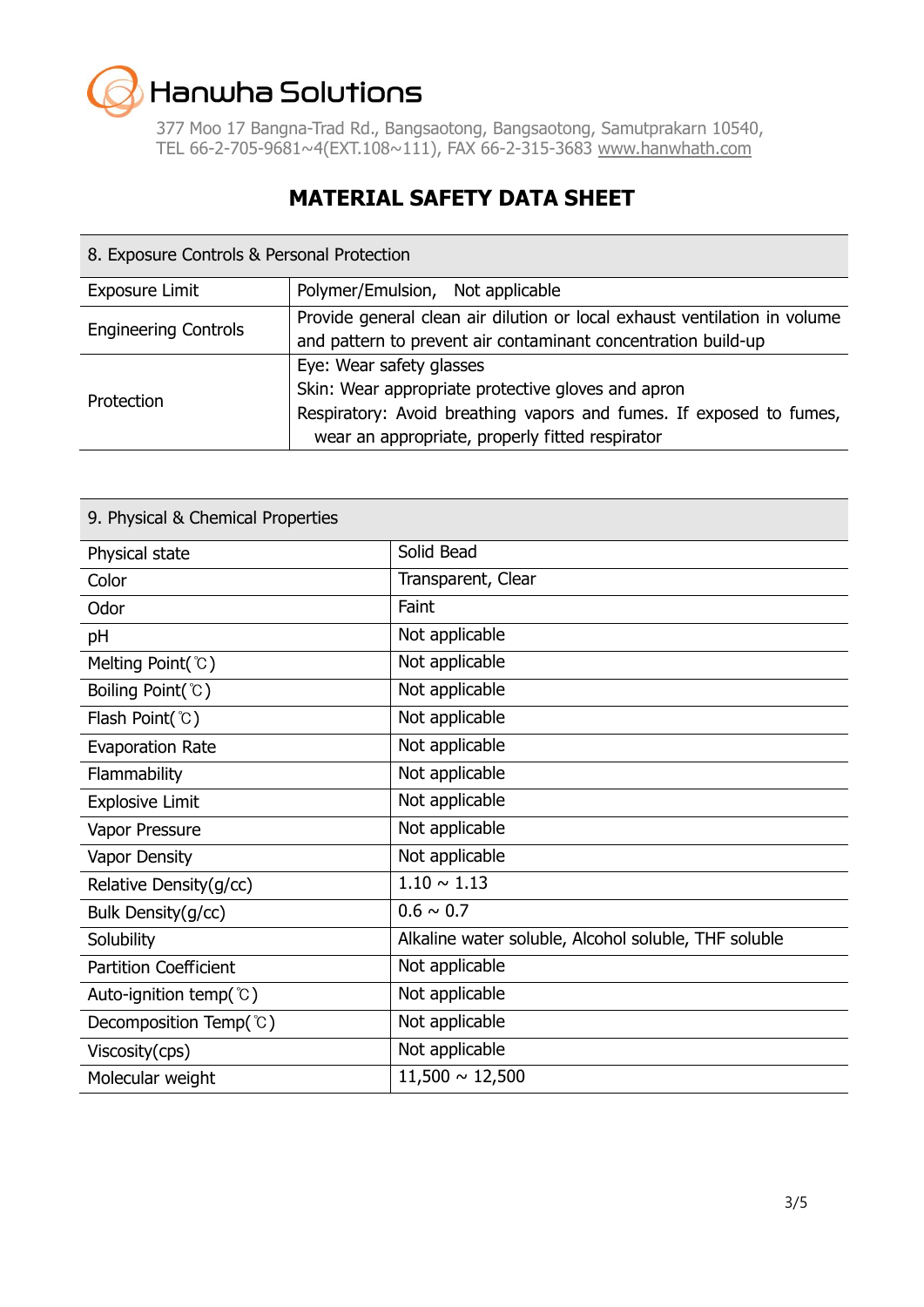377 Moo 17 Bangna-Trad Rd., Bangsaotong, Bangsaotong, Samutprakarn 10540, TEL 66-2-705-9681~4(EXT.108~111), FAX 66-2-315-3683 [www.hanwhath.com](http://www.hanwhath.com/)

## **MATERIAL SAFETY DATA SHEET**

| 10. Stability & Reactivity        |                                                                                                                                                        |
|-----------------------------------|--------------------------------------------------------------------------------------------------------------------------------------------------------|
| <b>Chemical Stability</b>         | <b>Stable</b>                                                                                                                                          |
| Possibility of Hazardous Reaction | None under normal conditions                                                                                                                           |
| Conditions to avoid               | Elevated temperature                                                                                                                                   |
| Materials to avoid                | Strong oxidizing materials, Freezing condition                                                                                                         |
| Hazardous decomposition products  | Carbon dioxides, Incomplete combustion can produce<br>carbon monoxide.<br>The material will not support combustion if the water has<br>not evaporated. |

| 11. Toxicological Information                                                                |            |
|----------------------------------------------------------------------------------------------|------------|
| Information on the likely routes of exposure                                                 | None known |
| Symptoms related to the physical, chemical and<br>toxicological characteristics              | None known |
| Delayed and immediate effects and also chronic effects<br>from short- and long-term exposure | None known |
| Numerical measures of toxicity                                                               | None known |

| 12. Ecological Information                             |            |  |
|--------------------------------------------------------|------------|--|
| Ecotoxicity (aquatic and terrestrial, where available) | None known |  |
| Persistence and degradability                          | None known |  |
| Bioaccumulative potential                              | None known |  |
| Mobility in soil                                       | None known |  |
| Other adverse effects                                  | None known |  |

#### 13. Disposal Information

Dispose of in accordance with local, state or national regulations.

Do not incinerate closed containers.

Incinerate in approved facility.